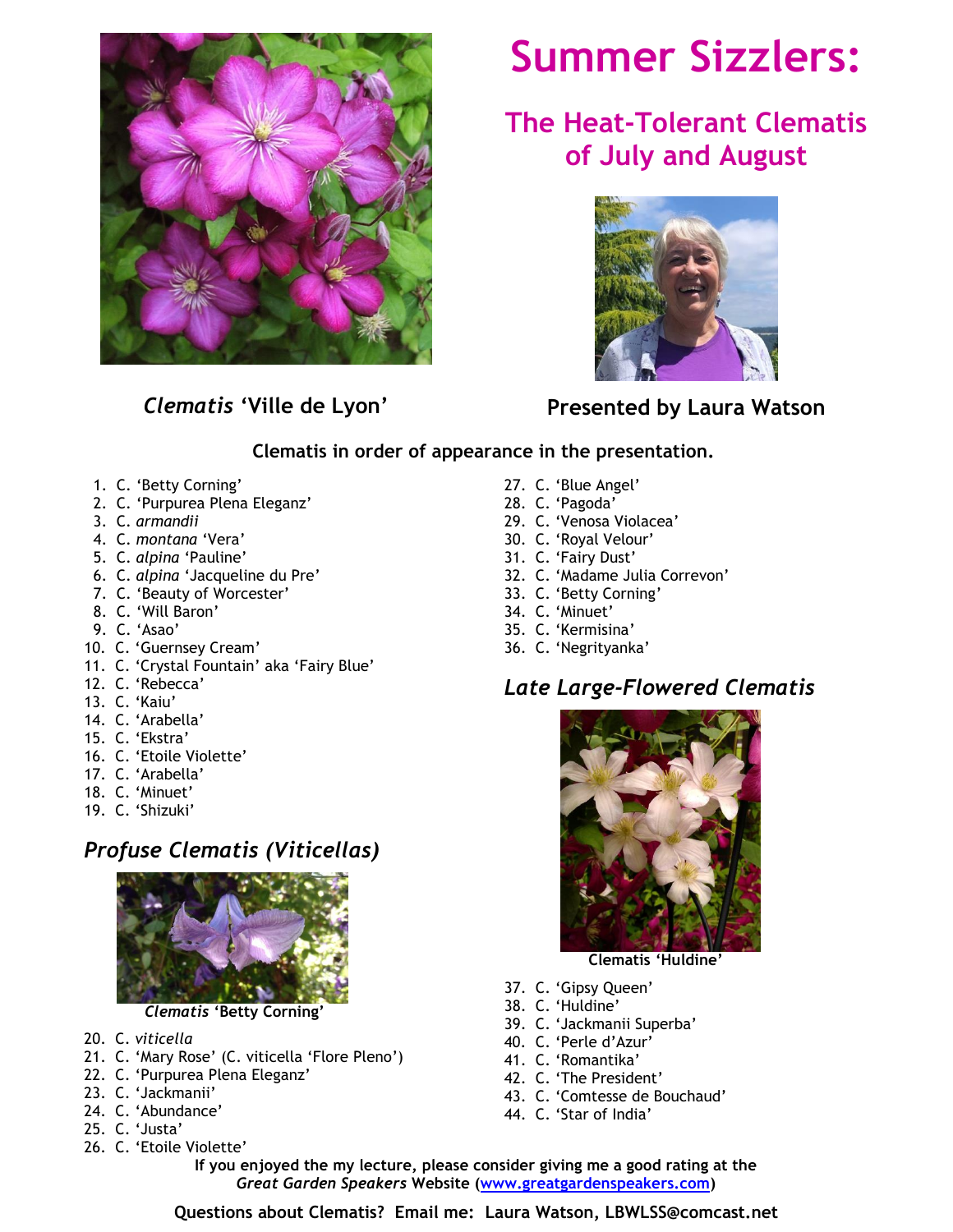### *With Dark Pistols*



#### *Clematis* **'Fond Memories'**

- 45. C. *florida*
- 46. C. *florida* selection
- 47. C. *florida* 'Sieboldii'
- 48. C. 'Fond Memories'
- 49. C. *florida* 'Vienetta'
- 50. C. 'Utopia'

### *Non-Clinging Integrifolias*



#### *Clematis integrifolia* **(pink form)**

- 51. C. *integrifolia* species
- 52. C. integrifolia 'Hakure'
- 53. C. *integrifolia* 'Skylark'
- 54. C. *integrifolia pink*
- 55. C. *integrifolia* 'Stand by Me'
- 56. C. *integrifolia* 'Hakaju'

### *Non-Clinging Diversifolias*



 *Clematis x durandii*

- 57. C. *durandii*
- 58. C. 'Alionushka'
- 59. C. 'Saphyra Indigo'
- 60. C. 'Juuli'
- 
- 61. C. 'Fascination'
- 62. C. 'Sizaia Ptitsa'
- 63. C. 'Arabella'
- 64. C. 'Roguchi'

### *Non-Clinging Heracleifolias*



 *Clematis heracleifolia*

- 65. C. *heracleifolia* 'Cassandra'
- 66. C. *heracleifolia* 'Cassandra' Close Up

### *Trumpets and Urns*

- 67. C. *texensis*
- 68. C. *viorna*
- 69. C. *crispa*

### *Trumpets and Urns: Texensis*



#### *Clematis texensis* 'Tarpley River Form'

- 70. C. *texensis '*Tarpley River Form'
- 71. C. *texensis '*Austin Form'
- 72. C. 'Etoile Rose'
- 73. C. 'Duchess of Albany'
- 74. C. 'Gravetye Beauty'
- 75. C. 'Buckland Beauty'
- 76. C. 'Sir Trevor Lawrence'
- 77. C. 'Lady Bird Johnson'
- 78. C. 'Princess Diana'
- 79. C. 'Princess Kate'
- 80. C. 'Ville de Lyon'
- 81. C. 'Madame Julia Correvon'
- 82. C. 'Catherine Clanwilliam'
- 83. C. 'Dainty Dancer' (two photos)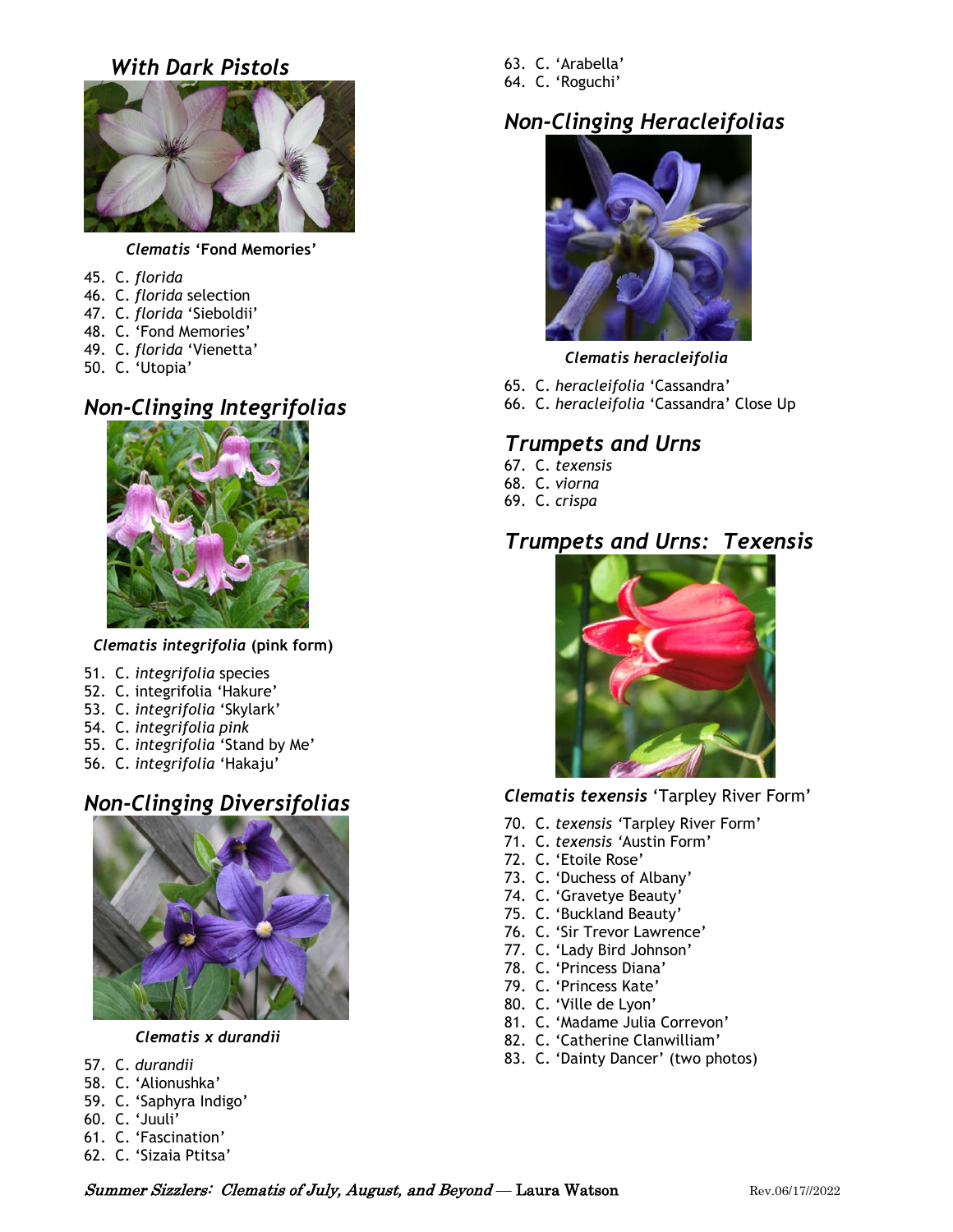### *Trumpets and Urns: Viorna*



#### *Clematis viorna*

- 84. C. *viorna*
- 85. C. *viorna* selection
- 86. C. another *viorna* selection
- 87. C. 'Odoriba'
- 88. C. 'Sonnette'
- 89. C. 'Princess Red'
- 90. C. 'Kahori no Kimi'
- 91. C. 'Haizawa'

### *Trumpets and Urns: Crispa*



#### *Clematis crispa*

- 92. C. *crispa*
- 93. C. 'Princess Red'
- 94. C. 'Anne Harvey
- 95. C. 'Pendragon'
- 96. C. 'Betty Corning'

### *Late Clematis*



#### *Clematis kugotia '***Golden Tiara'**

- 97. C. *kugotia* 'Golden Tiara'
- 98. C. 'My Angel'
- 100. C. *tanguitica* 'Bill MacKenzie'
- 101. C. *otophora*
- 102. C. *ternifolia* (Sweet Autumn Clematis)
- 103. C. *ternifolia* 'Summer Sweet Love'

### **Planting Clematis**

Best to plant in fall or spring

Choose a healthy-looking clematis in the biggest pot available with as many stems as possible

Choose spot wisely

Need regular moisture

 Whites, reds, dark purples & blues tend to like full sun. Others (pastel shades)—some shade. Unless non-climbing, include something to climb on Dig as wide and deep a hole as possible Check for good drainage

If possible, add two inches manure to bottom of hole and cover with two inches of soil

Plant with crown at or just below the soil level Fill hole with a rich well-draining soil mix Tamp down and water again Cut back to 12 inches (just DO it—trust me)

### **Growing and Training**

Clematis are NOT drought tolerant, so water regularly, especially the first two years

They like a moist cool root-run.

- Add annual layer of compost and/or manure, with a little alfalfa meal and bone meal. Or, use commercial fertilizers (tomato or rose fertilizers).
- Except for non-clinging clematis, use a natural or man-made support with *skinny* bits no bigger than your baby finger—rope, string, chicken wire, twigs on shrubs or trees

### **Pruning Guidelines**

**Pruning rarely kills a clematis! Don't be shy.**

- *Profuse Clematis: between late fall and early spring,*  hard prune to 1-3' or less. For a larger plant, may be left unpruned.
- *Late Large-Flowered Clematis:* Either prune height by half in late winter to mid spring for summer flowering or prune height by half in late spring/early summer for second flush of flowers in autumn. Your Choice.

*Dark Pistoled Late Large-Flowered Clematis:*  prune lightly in spring for earlier bloom. Alternatively, in mild climates, prune hard between late fall and early spring like Profuse Clematis for bloom in July/August. Your choice.

*Double Late Large-Flowered Clematis*: prune by half for best results; hard prune if necessary for cold climates.

*Variably Flowered Late Large-Flowered Clematis:* to maintain double-flowering, never hard prune unless dictated by climate.

- **Trumpets and Urns** can be cut to the ground late fall to early spring. They die back anyway.
- **N***on-Clinging Integrifolias and Diversifolias* can be cut to the ground late fall to early spring. They die back anyway.
- *Non-Clinging Heracleifolias* can be cut back hard late fall to early spring or cut back to a woody base in early spring.

*Late Clematis*, depending on plant size and available space, either cut back hard between late fall and early spring for a shorter plant or just tidy up in early spring for a bigger one.